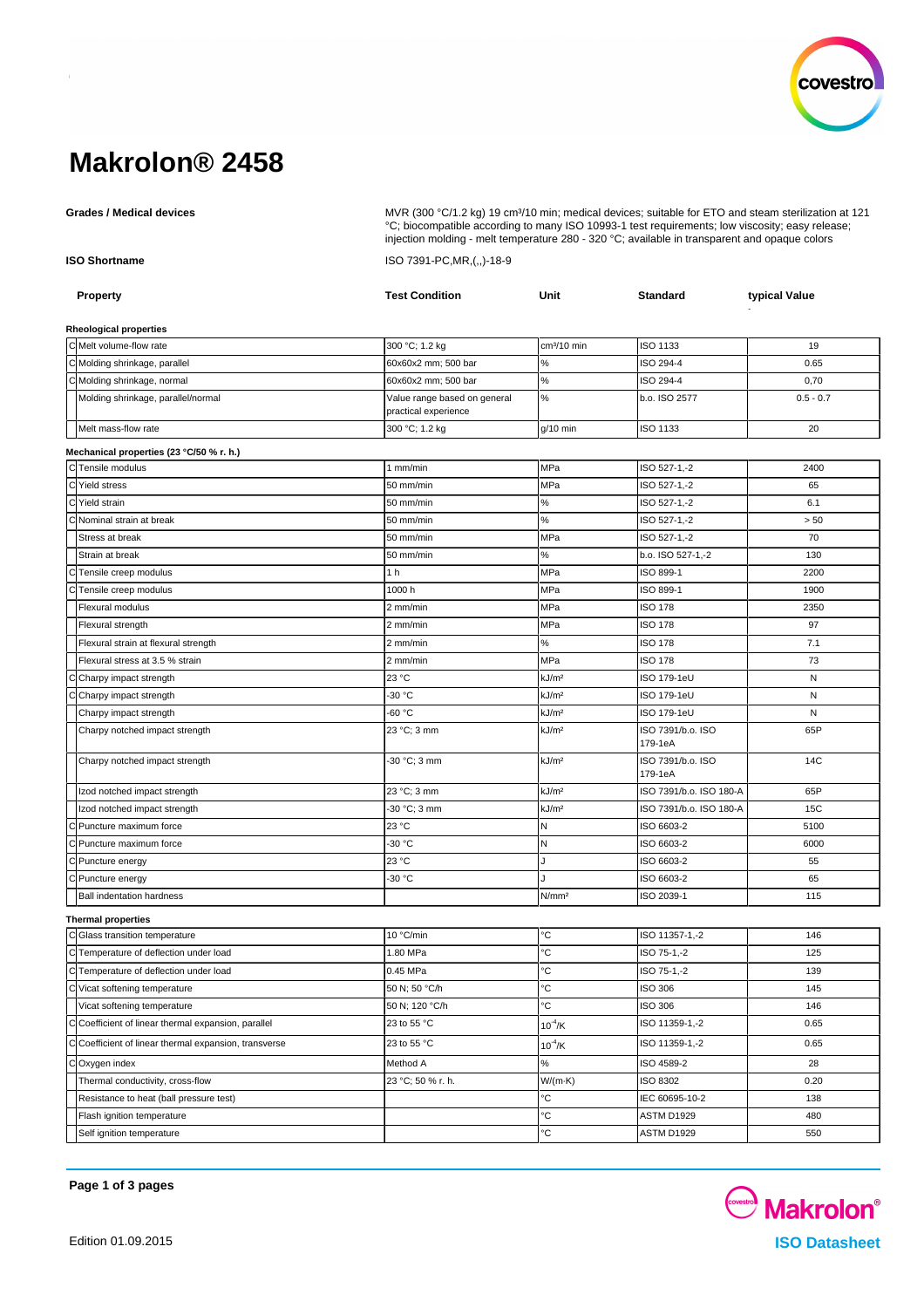

# **Makrolon® 2458**

| <b>Test Condition</b> | Unit              | <b>Standard</b> | typical Value |
|-----------------------|-------------------|-----------------|---------------|
|                       |                   |                 |               |
| 100 Hz                |                   | IEC 60250       | 3.1           |
| 1 MHz                 |                   | IEC 60250       | 3.0           |
| 100 Hz                | $10^{-4}$         | IEC 60250       | 5.0           |
| 1 MHz                 | $10^{-4}$         | IEC 60250       | 90            |
|                       | Ohm-m             | IEC 60093       | 1E14          |
|                       | Ohm               | IEC 60093       | 1E16          |
| 1mm                   | kV/mm             | IEC 60243-1     | 34            |
| Solution A            | Rating            | IEC 60112       | 250           |
|                       |                   |                 |               |
| lWater at 23 °C       | $\%$              | ISO 62          | 0.30          |
| 23 °C; 50 % r. h.     | %                 | ISO 62          | 0.12          |
|                       | kg/m <sup>3</sup> | ISO 1183-1      | 1200          |
| Pellets               | kg/m <sup>3</sup> | <b>ISO 60</b>   | 660           |
|                       |                   |                 |               |
| Procedure A           |                   | ISO 489         | 1.586         |
| 3 <sub>mm</sub>       | $\%$              | ISO 14782       | < 0.8         |
| 1 mm                  | $\%$              | ISO 13468-2     | 89            |
| $2 \text{ mm}$        | $\%$              | ISO 13468-2     | 89            |
| $3 \text{ mm}$        | $\%$              | ISO 13468-2     | 88            |
| 4 mm                  | $\%$              | ISO 13468-2     | 87            |
|                       |                   |                 |               |
|                       | °C                | <b>ISO 294</b>  | 280           |
|                       | °C                | <b>ISO 294</b>  | 80            |
|                       | mm/s              | <b>ISO 294</b>  | 200           |
|                       |                   |                 |               |

**C** These property characteristics are taken from the CAMPUS plastics data bank and are based on the international catalogue of basic data for plastics according to ISO 10350.

Impact properties:  $N =$  non-break,  $P =$  partial break,  $C =$  complete break